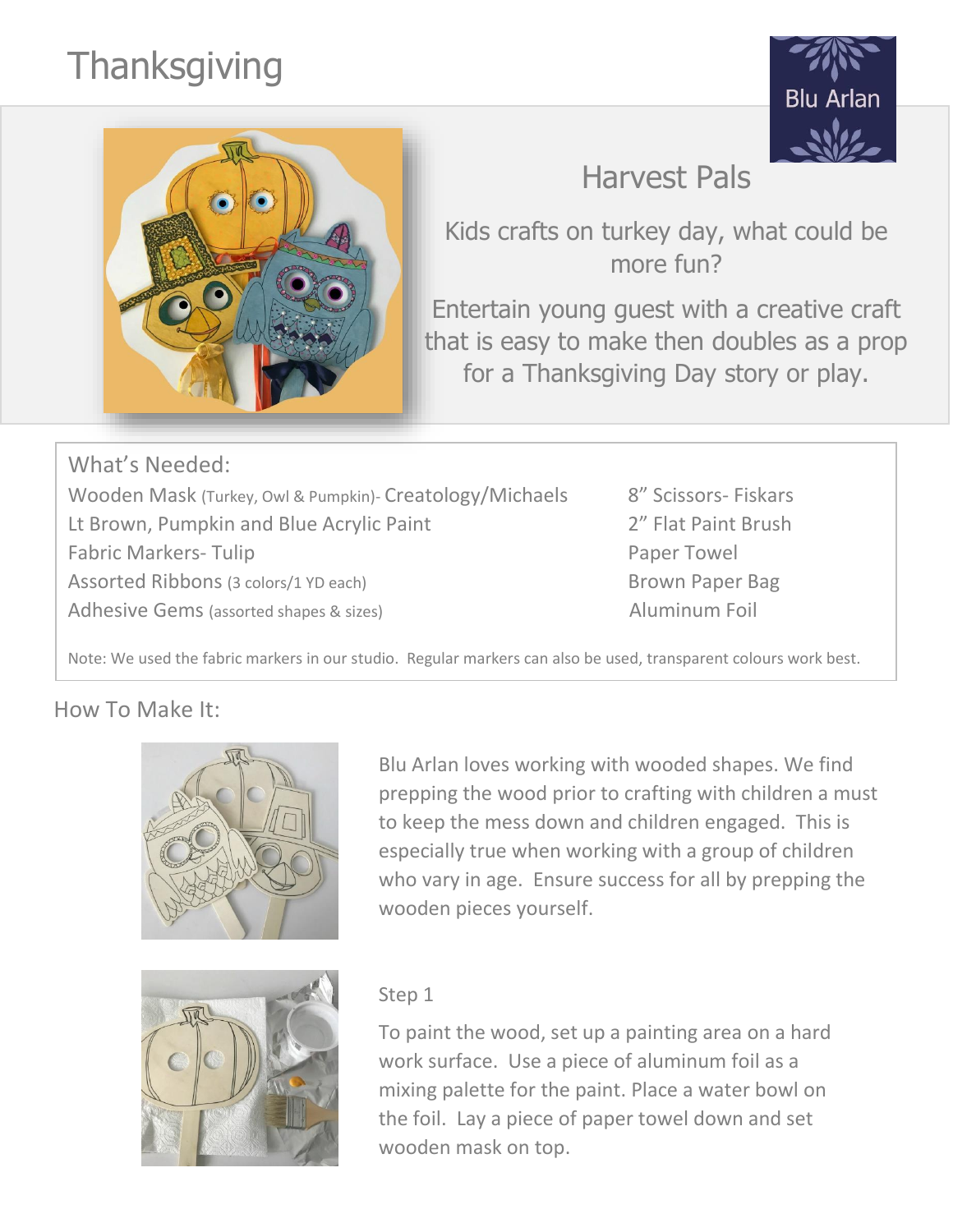



Step 3 Begin painting the colour on the wood.



Step 6 Paint all edges, wipe w/paper towel.



Step 8 Repeat process using the lt. brown paint for the turkey.

#### Step 2

Pour a quarter size drop of paint on the foil. Dip the brush in water. Blend the water with the paint to thin. Add more water if needed. The paints consistency should be like milk.

*Note: The object is to colour/stain the wood with a thin coat of acrylic paint. Wipe or blot the wet paint with a paper towel to blend the colour.*



Step 4 Paint the entire front of the shape.



Step 7 Repeat process for the back and stick.



Repeat process using the blue paint for the owl.



Step 5 Use a paper towel to wipe/blot the wet paint.



Step 8 Set painted piece aside to dry.



Step 10 Paint all pieces needed. Let wood dry.